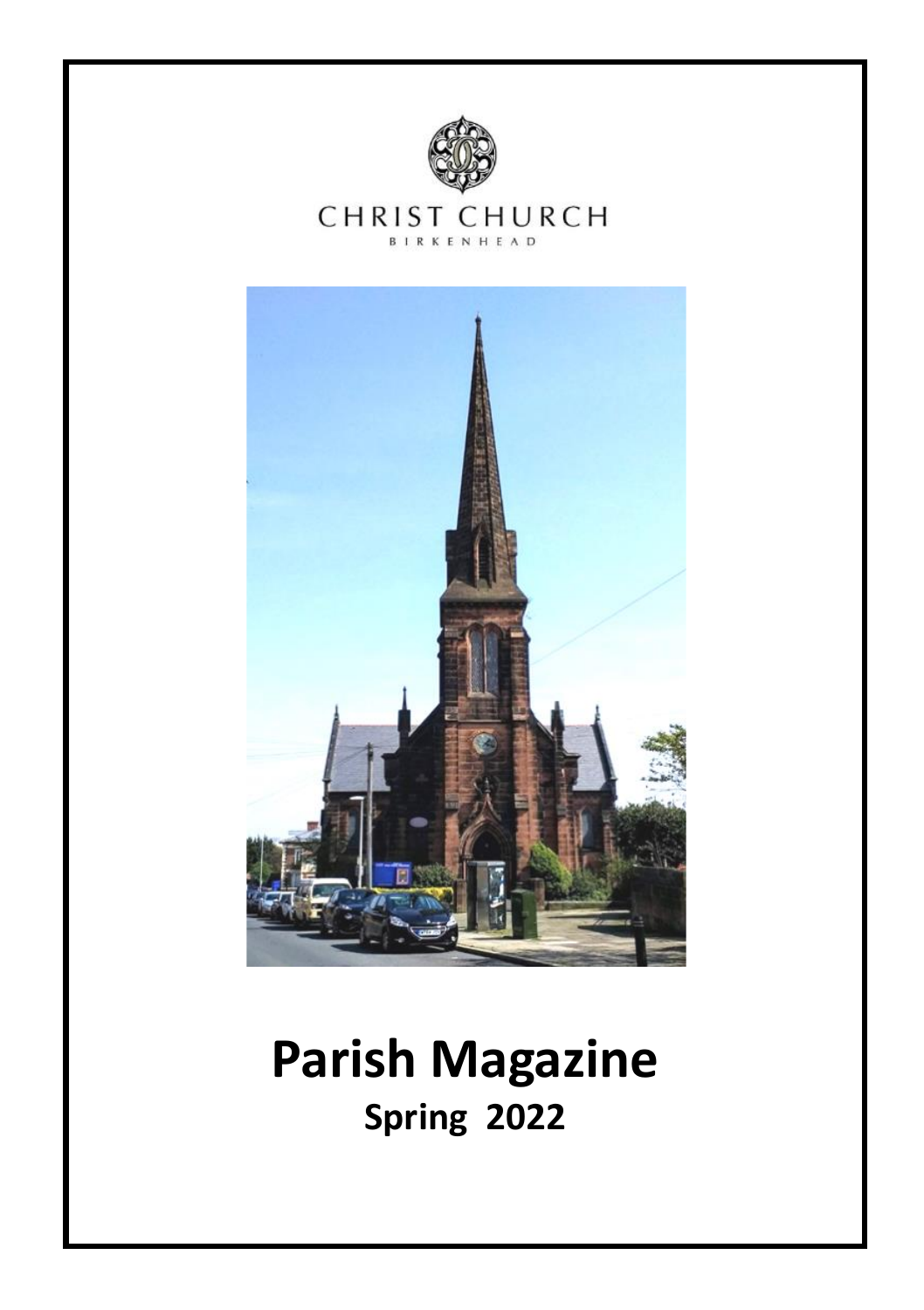### **Services in Church**

**All Sundays at 9am: Holy Communion (BCP)**

#### **Main services at 10.30am**

1 st May: *Third Sunday of Easter* Morning Prayer with Baptism

8 th May: *Fourth Sunday of Easter* Holy Communion

15<sup>th</sup> May: Fifth Sunday of Easter Morning Prayer, followed by APCM

22nd May: *Sixth Sunday of Easter* Morning Prayer with Baptism

29th May: *Seventh Sunday of Easter* Holy Communion

> 5 th June: *Pentecost* Morning Prayer

12th June: *Trinity Sunday* Holy Communion

19th June: *First Sunday after Trinity* Morning Prayer

26th June: *Second Sunday after Trinity* Holy Communion

You can also keep up to date on our website or via our Facebook page at [www.facebook/christchurchbirkenhead.](https://www.facebook.com/christchurchbirkenhead/)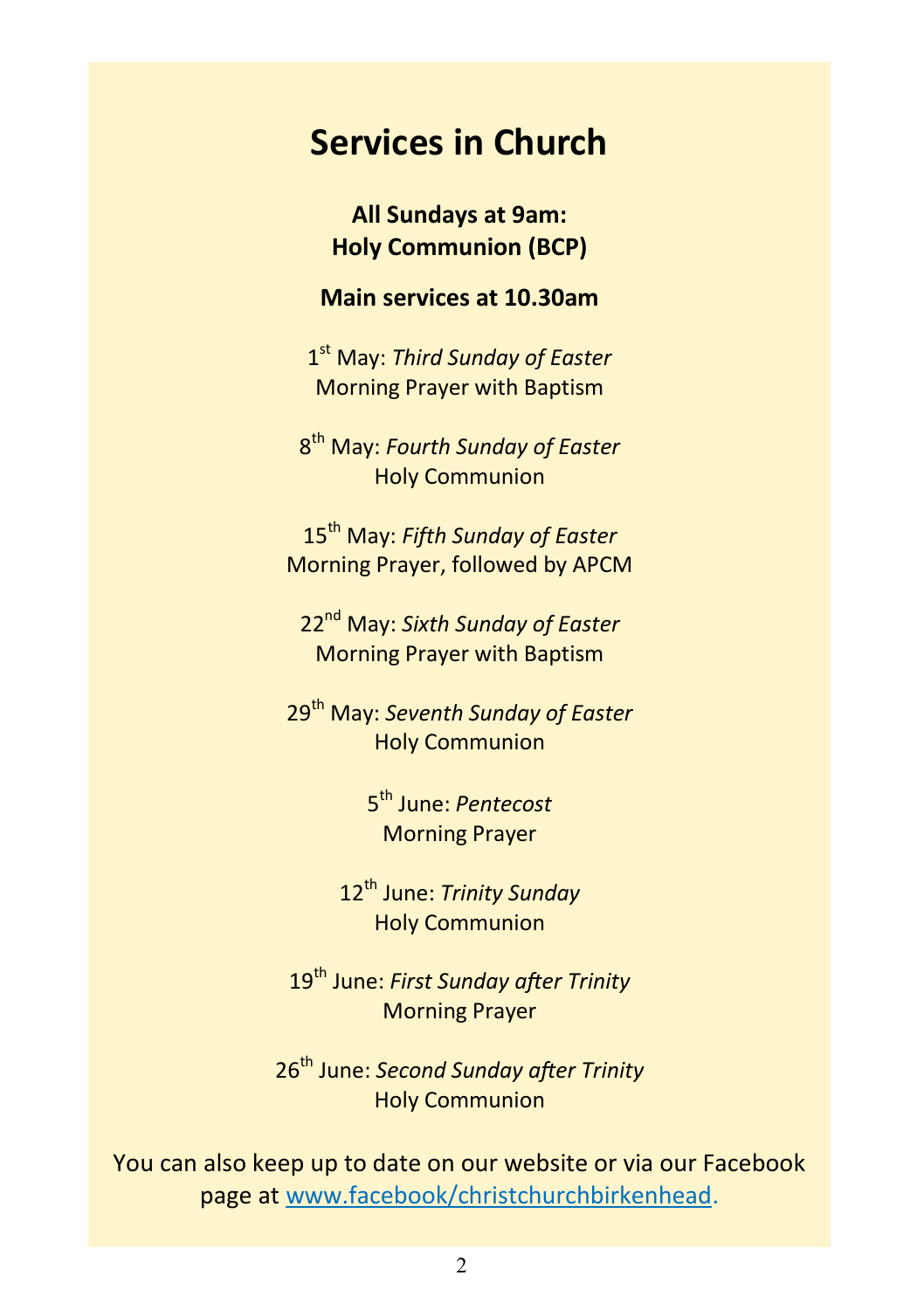### **The Rev writes...**

#### *Alleluia, Christ is risen. He is risen indeed, Alleluia*

Our Easter acclamation continues to ring out at our church services on Sunday mornings. For Easter is celebrated as Eastertide - 50 days from Easter Sunday to Pentecost. As if in recognition it takes time for the good news of Christ's resurrection to sink in, take hold of our minds, to make any sense. Many find the whole story difficult to believe, speak of it as nonsense. They are in good company.

For such was the case with those who first heard the angel voice that acclamation at the empty tomb. We read their responses in the earliest Gospel accounts. In Mark 16 we read of the women who were the first to appear at the tomb early morning, that they were *trembling* and *bewildered* as they heard the acclamation and fled from the tomb saying nothing to anyone because they were *afraid*. In Matthew 28 the women again are *fearful* – though *joyful*. By the end of the 50 days in Matthew some *worship* while some still *doubt*. In Luke 24, the women again are *frightened* – and when they rush to tell the disciples what they have seen and heard, "their words seemed to them like *nonsense*".

The Jews are an occupied people. Under a foreign military power. There is resistance and social unrest. This is the context for Jesus' ministry. The disciples had three years of following Jesus amidst growing confrontation with the established authorities, political and religious. No wonder the crowds flocked to witness in thousands to hear Jesus speak; "hypocrites" he called the Jewish religious establishment. And always present was the Jewish expectation of a messiah who would overturn the injustice of occupation and set his people free. At the end of the 50 days the disciples ask Jesus: " Are you at this time going to restore the kingdom to Israel?" And this emotional and political turmoil - all of this has come to nothing as the powers of oppression crush all hope, desire and expectation as they crucify Jesus. His disciples? They all flee into hiding – except the women. In John 21 the disciples are resigned to the fact that nothing has changed. Everything is back to how it was before. And they return to their old trades as fishermen.

Does it sound familiar? Occupied peoples. Oppressive military presence. Selfserving government. A hypocritical establishment. People anxious and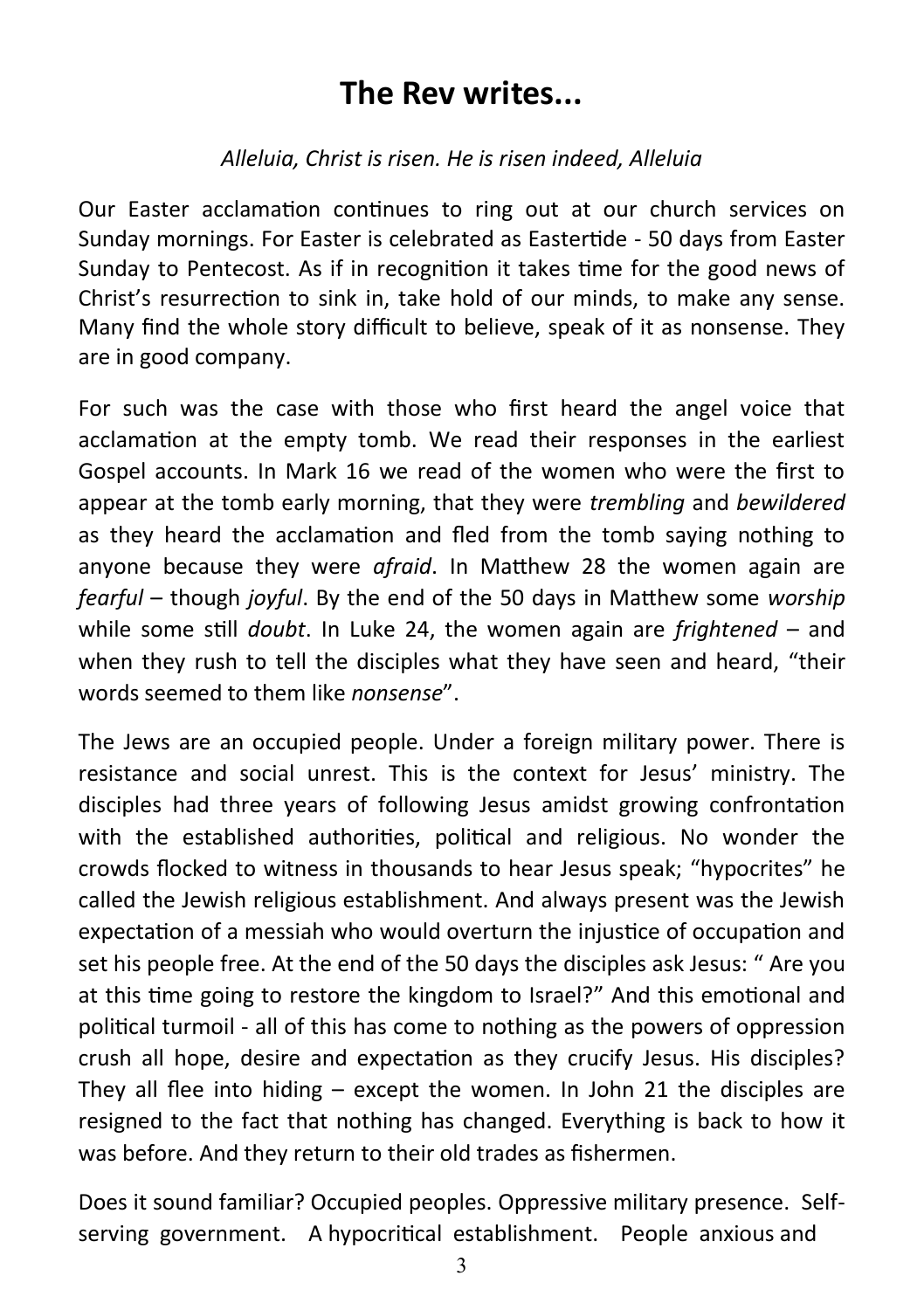frightened. Hopes dashed. Why bother? Against this we join with the angel to cry, *Alleluia, Christ is risen. He is risen indeed, Alleluia.* This cry stirs embers of hope in the early Christians - felt as *joy* and *worship* - which embers burst into the flames of Pentecost, which we will celebrate June  $5<sup>th</sup>$ . At Pentecost the disciples are now bold, energetic, expectant, voices full of hope as they speak publicly of the Risen Christ. And their audience cut to the heart asks, "What shall we do?" Hope renewed stirs a renewed desire to act. This is the heart of the Easter story whose narrative reveals the fallen world is as it is; embodies a vision of how it could be better; and invites all to commit to play their part in making it better. *Alleluia, Christ is risen. He is risen indeed, Alleluia* is both an affirmation and a motivation.

Jesus is the "light of the world" and those who follow him are to be in turn light (Matthew 5.14). Light struggles against what at times seems an all-pervading darkness. This was true for the first disciples. It is no less true for us now – darkness from the *global perspective* of war, occupied territories, the earth's warming; from the *social perspectives* with costs of living rises, inflation threatening incomes, embedded racism and sexism; from the *personal perspectives* of anxiety and stress, illness, death of loved ones, addictions.

But 1 John 2 encourages, "God is light; In him there is no darkness at all". No darkness is our direction of travel. The Risen Christ invites co-operation in his work to bring light as we can. Light in the *personal* as we repent – that is turn to God – that we might be re-created into a people characterised by love, joy, peace, patience, kindness, generosity, faithfulness, gentleness, and self- control (Galatians 5). Light in the *social*. See how the early Christians gather into communities (Acts 2): "All the believers were together and had everything in common. Selling their possessions and goods, they gave to anyone as he had need". Light in the *global*. See how Paul urges (Romans 8) that "the creation itself will be liberated from its bondage to decay and brought into the glorious freedom of the children of God".

*Alleluia, Christ is risen. He is risen indeed, Alleluia.* During Eastertide – and throughout our journey of faith – we are called to embrace this cry evermore deeply as a call to engage with ourselves and the world that each might be different. That in the face of darkness, we might be light. In the face of despair, hope. In the face of anxiety, reassured. In the face of apathy, energised.

Rev Allan Goode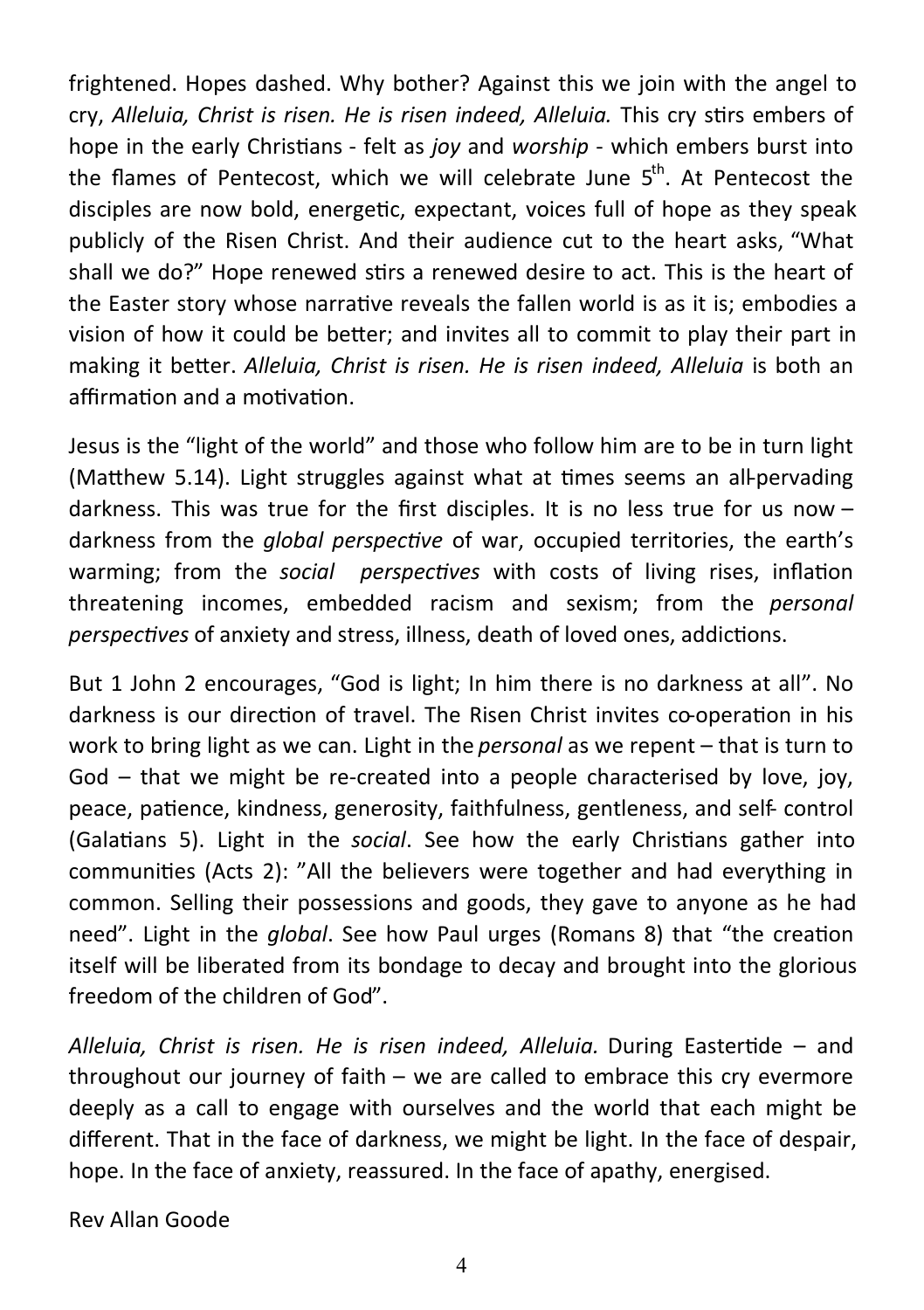## **Recently...**

**Baptisms** March – Lisa Hughes April – April Rae Byrne

**Confirmations** In March – Lisa Hughes and Charlotte Fenwick



# **A vision for our future...**

PCC members are participating in a series of meetings between now and July with Peter Froggatt, the Diocesan Outreach Officer, to discuss and look for ways forward for our Christ Church, its congregation and its community. If you've got some ideas please come and share them! And have a look at the extract from the Guardian newspaper on page 11.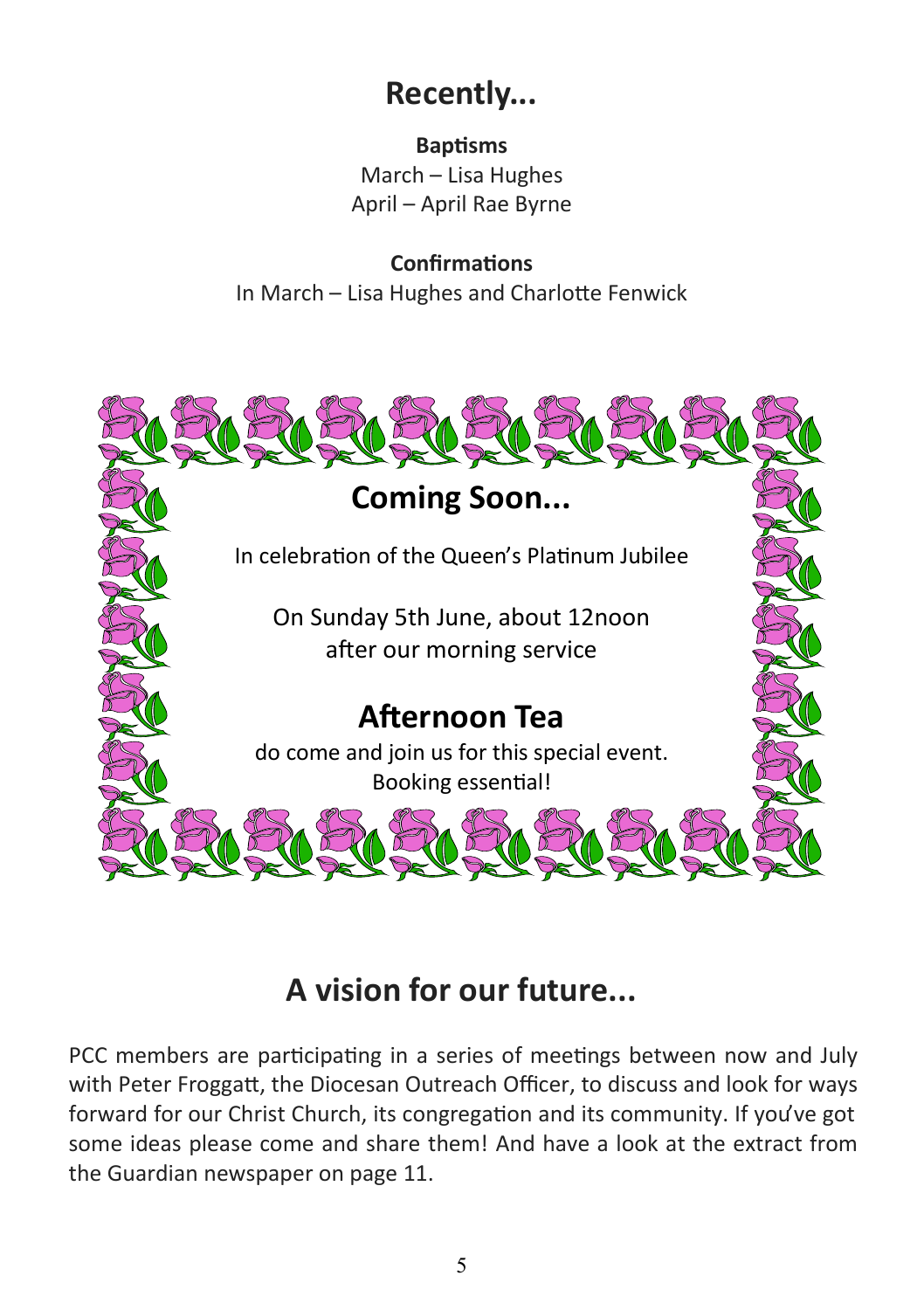# **The Cathedral Chickens**

On my recent walk along the Camino de Santiago, I saw and heard many interesting things. One of the most amazing was in the Cathedral of Santo Domingo de la Calzada. Above the stairs to the crypt was a hen coop with a live rooster and hen in residence.

Legend has it that many years ago, a pilgrim couple were walking along the Camino trail to Santiago with their son. They stopped at an inn within this town and the innkeeper's daughter took an interest in the young son. However, he was a devout young man and thwarted her advances.

The young maid was incensed by his lack of interest so hid a silver goblet in his backpack and reported to the authorities that he had stolen. The son was caught and condemned to hang with the speedy efficiency of the law. Meanwhile his parents, unaware of his plight, continued their pilgrimage to Santiago.

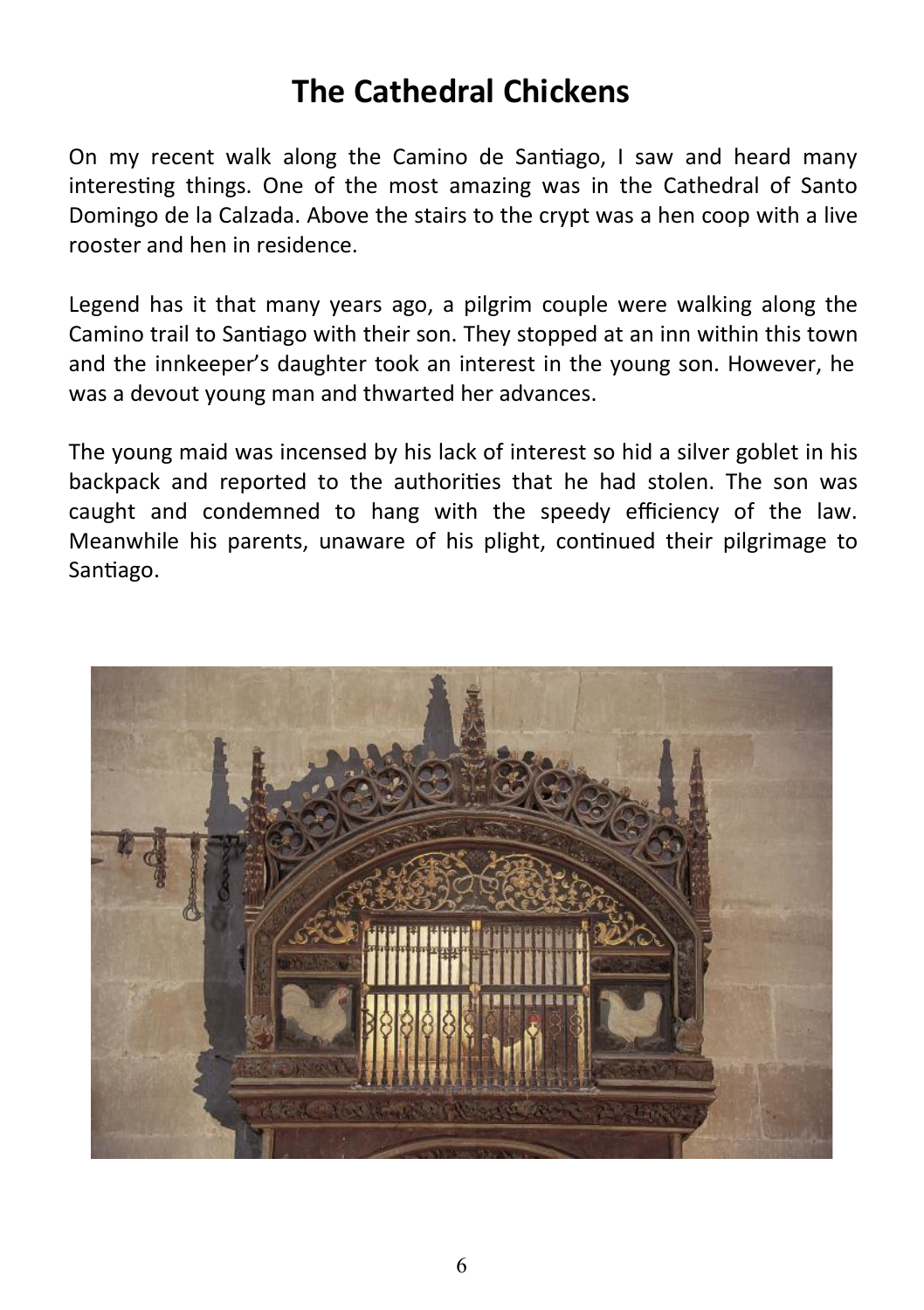

Returning home and wondering where their son had got to, the couple recalled that they had last seen him in Santo Domingo. They went to the local magistrate, about to tuck into his chicken dinner, and told him of their missing son. He, being a kindly sort, laughed and said their son was no more alive than the chicken on his plate. Immediately, the chicken jumped up from the plate, crowing loudly. The man realised his mistake, jumped up and rushed to the gallows, with the parents following and found the boy hanging but alive.

The son was declared innocent and the chicken and its partner subsequently installed in the cathedral. Even more amazing is that the two chickens now living in the cathedral are the direct descendants of the original chickens. Evidence of this blood-line is that in the garden of the hostel where I stayed the night, which neighboured the cathedral, was a hen coop with the next generation awaiting their starring role.

*Rob Perry*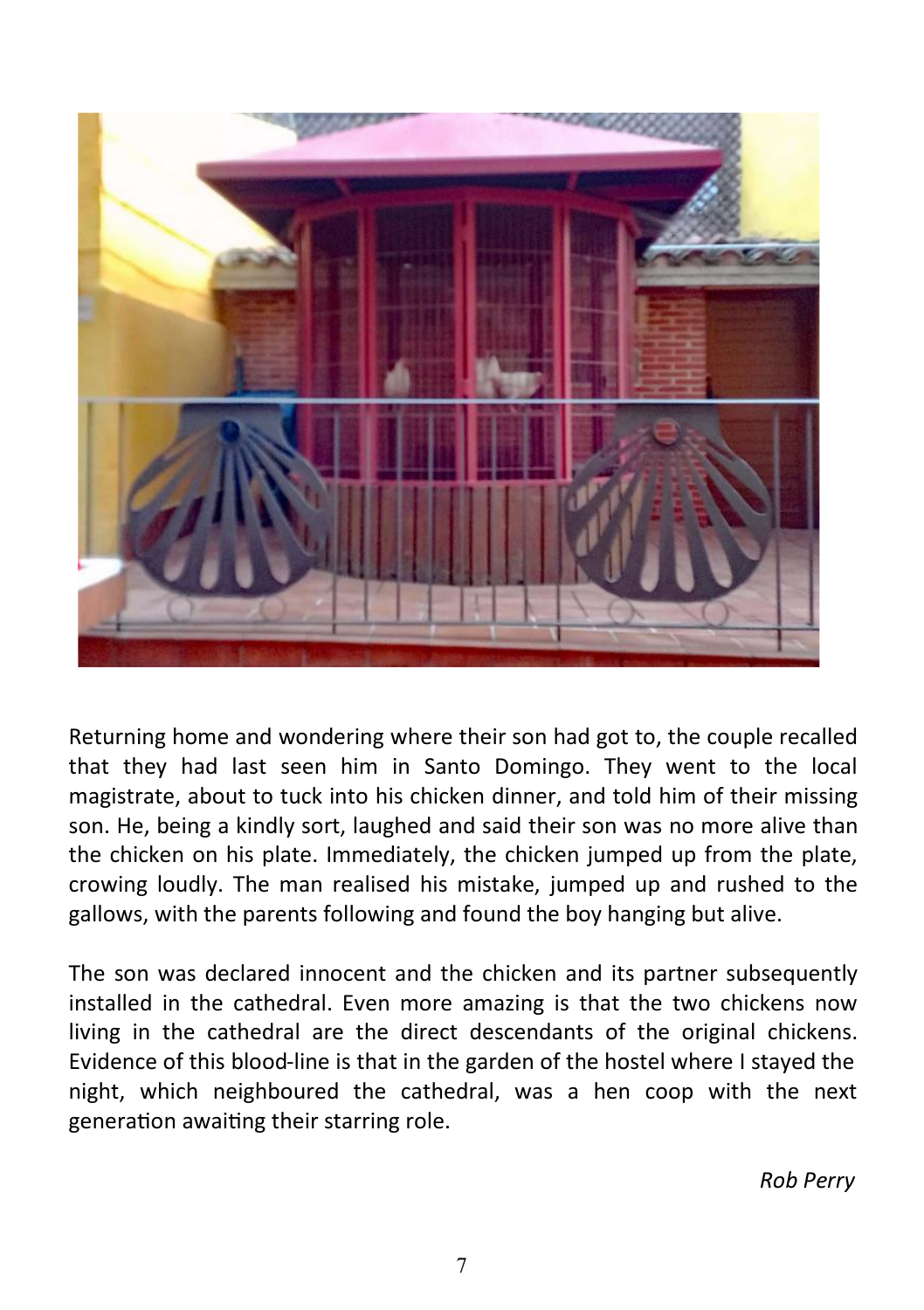### **Protecting our Cathedrals**

In its latest newsletter Historic England lists eight cathedrals which it thinks are the most beautiful, and illustrates them with photographs from the [Historic](https://historicengland.org.uk/images-books/archive/)  [England Archive.](https://historicengland.org.uk/images-books/archive/) They are Carlisle, Wells, Lichfield, Coventry, St Sophia's London, Clifton Bristol, Durham and Peterborough.

Historic England rightly tells us that cathedrals have a special place in national life. Attracting large congregations and tourists, they are important in public life for their scale and splendour as well as their significance as places of worship.

From Norman to Modernist, there are many different architectural styles on show in cathedrals. Historic England provides funding to support many of England's cathedrals and churches as well as buildings of all sorts around the country.



Carlisle Cathedral

You can explore the cathedrals and other places supported by English Heritage at [https://historicengland.org.uk/.](https://historicengland.org.uk/)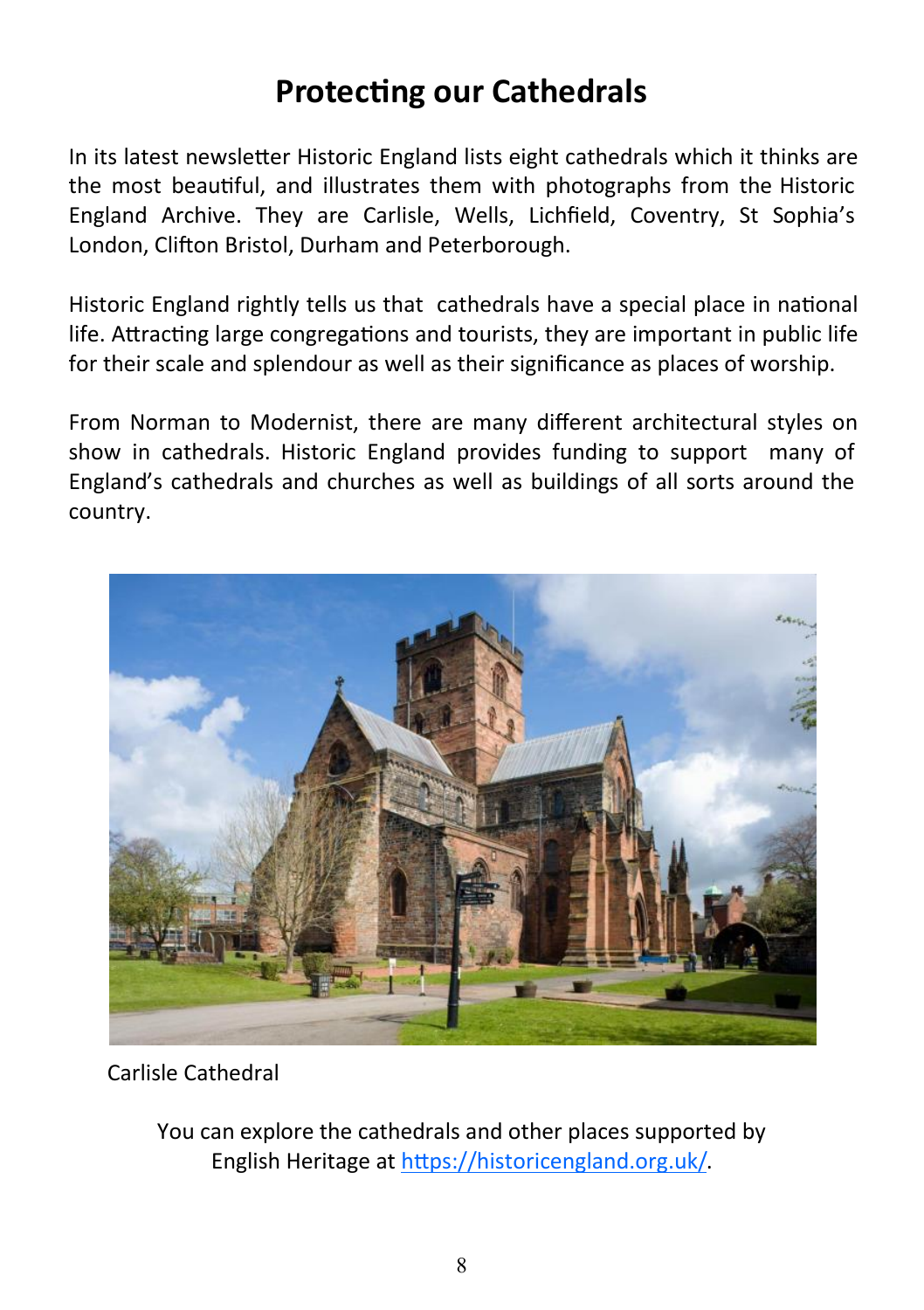# **My World**

An endless stream taking over our land Paper bags, plastic bottles, tin cans, Too many boxes of unopened mail.

No room, no space Where will it end? Where are the open spaces? Green oasis in a dry land.

What will we tell the children? Time will tell The earth will die. Will we have left it too late?

A poem by Anne Roberts and printed in *Earthly Matters* twenty-three years ago, well before recycling became the norm and climate change so desperate.

#### **Be still and know that I am God (Psalm 46:10)**

Why does everyone rush around? Pushing, running, hurry. What is the rush for? Busy people, busy streets. Why not stop and think. Is this right? We were not meant to be in constant motion. Just rest a while. Look at the beauty around us. A flower, a child's face, Caught up in wonder, a new-born baby A miracle of life. So slow down, rest a while 'Come to me, all who are weary', Jesus said, 'and I will give you rest.'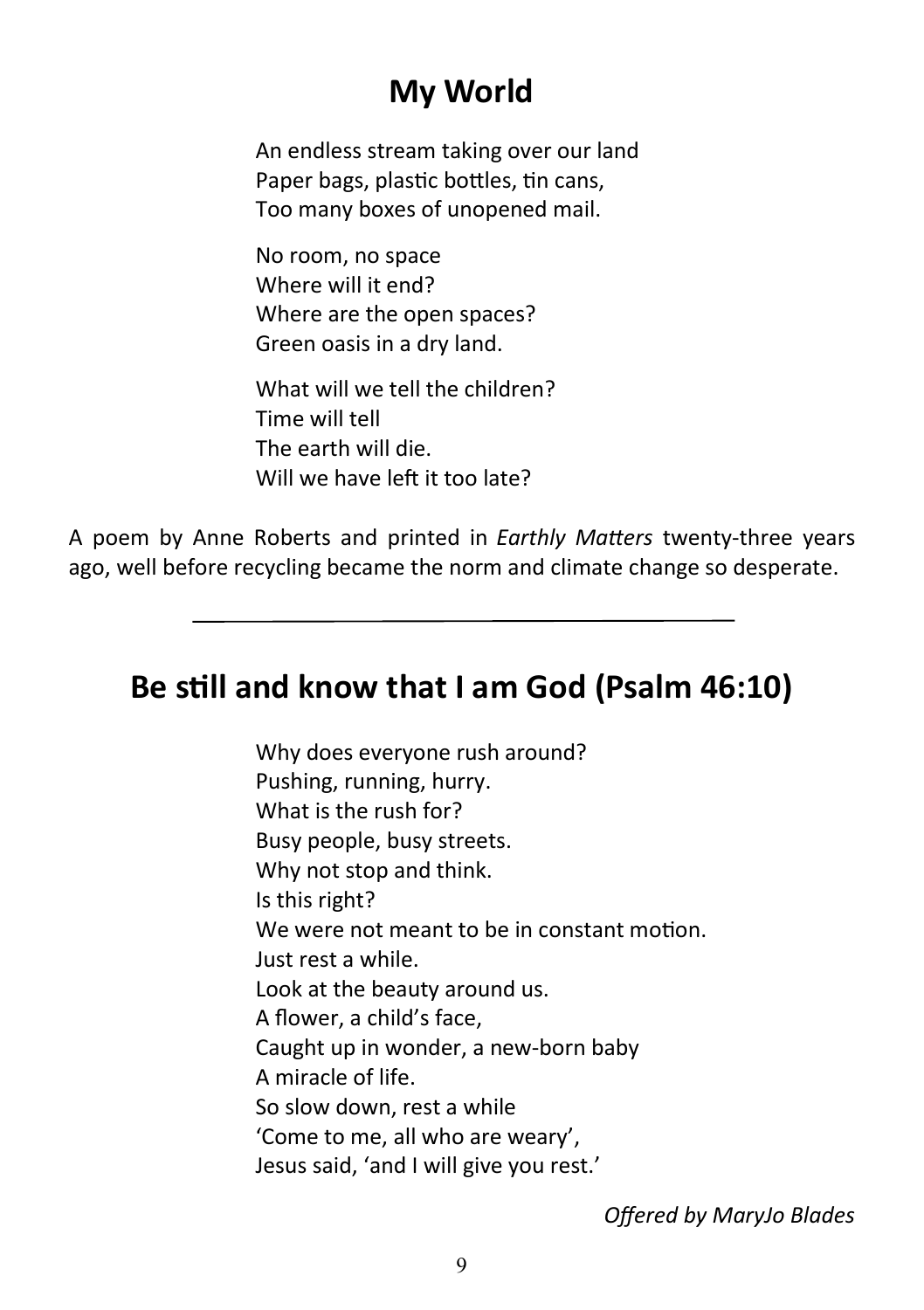# **Remember going to Evensong?**

From my childhood I can remember attending evensong, most particularly when I had been sent off to boarding school at the age of eleven. Every Sunday, 120 teenage boys were marched up the road to Lancaster Christ Church and expected to sit still, pray and listen quietly to the sermon. The service was taken from the Book of Common Prayer with its beautiful euphonic language, especially written to be spoken aloud hundreds of years ago. (Compare it with the language of Common Worship, perhaps?)

If nothing else, those words are ingrained in my mind—I can follow the service without a book. And the music is wonderful. Over the years since then, having settled into Sunday morning churchgoing, I listened irregularly to the evensong service on Radio Three transmitted on Wednesdays and Sundays.

Then, during this Lent, I was exploring YouTube and realised that a number of our cathedrals broadcast services on their dedicated channels. Being in the diocese of Chester, I became a regular attender of our own cathedral's evening service—watching (attending?) it live or later in the evening. May I recommend this to you?



Go to YouTube and search for the 'Chester Cathedral'.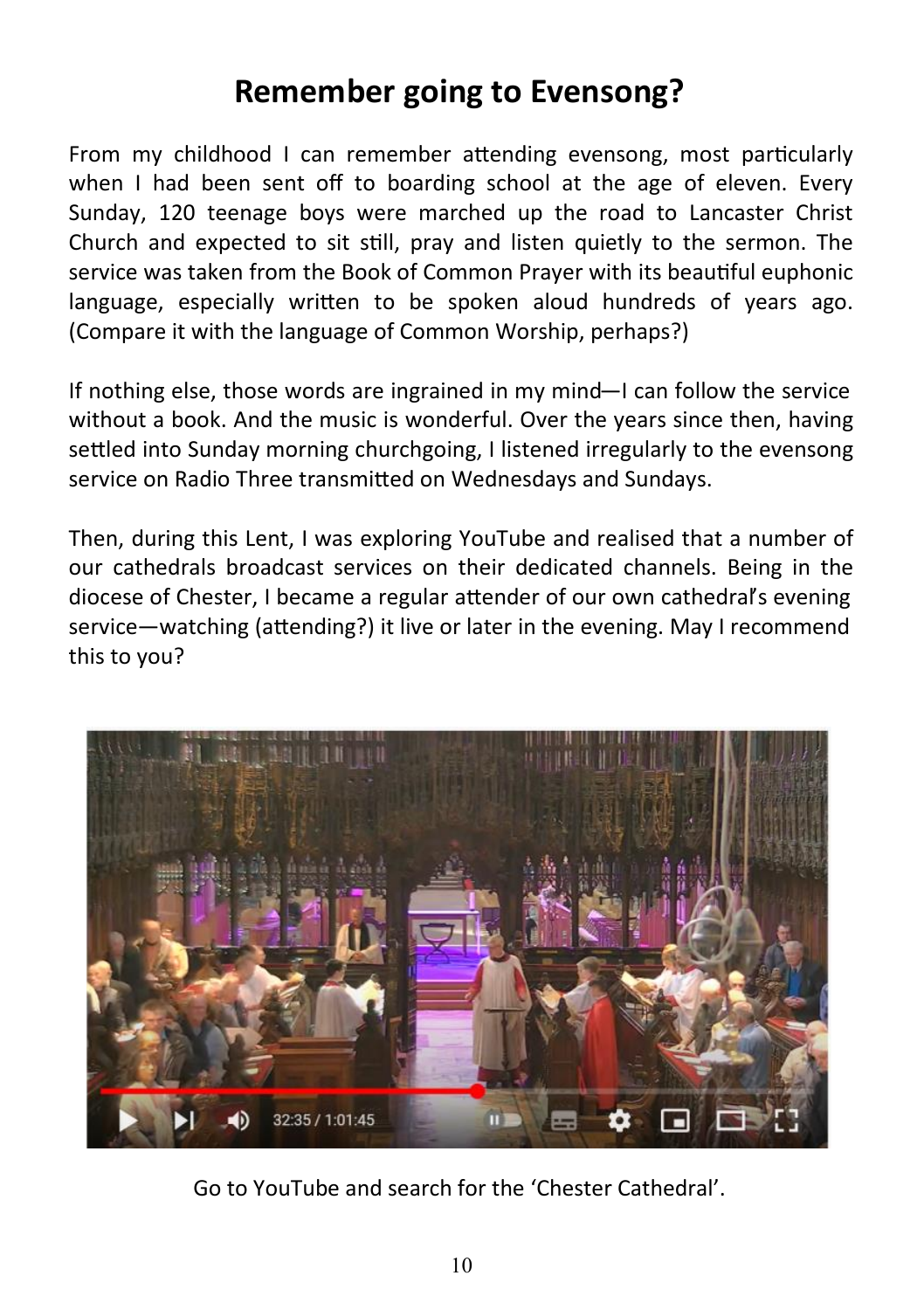# **Church of England to pump £3.6bn into parishes and fund more social action**

Money will support projects such as food banks, as church seeks to 'raise its game in its service to the nation'. The Church of England is to pump £3.6bn into its 12,500 parishes over the next nine years in an effort to halt its decline by increasing "mission activity" among young people and disadvantaged communities. The money  $-$  a 30% increase in funding from the church commissioners, who look after the C of E's central assets – will support social action projects such as food banks, and help the church achieve its target to be carbon net zero by 2030.

The archbishop of Canterbury, [Justin Welby,](https://www.theguardian.com/uk/justin-welby) and the archbishop of York, Stephen Cottrell, admitted the C of E had been heavy-handed in concentrating funds on urban churches in recent years. "Allocating money in the past was perhaps, if we're honest, a bit too driven from the centre. Now we're trusting the dioceses much more," said Cottrell.

Rural parishes have complained that they have been starved of cash, which has been diverted to inner-city churches. As a result, churches have closed and clergy jobs have been lost, according to a [campaign group, Save the Parish.](https://www.theguardian.com/world/2021/aug/06/church-of-england-traditionalists-launch-fight-against-worship-in-takeaway-cinema-or-barn)

Welby said: "Over the last few years, the priority has been very much for the more heavily populated areas. Having listened carefully to what people were saying, this [funding] is for everyone, including the rural areas."

The core of the extra funding will be used for programmes that focus on young and disadvantaged people, deliver social action work, address racism and cut the church's carbon footprint. It will support churches in the poorest areas of the country and fund more clergy in frontline ministries, including chaplaincies. "This funding will help the C of E raise its game in its service to the nation," said Cottrell.

*An extract from an article in the* Guardian *newspaper, 11 May 2022.*

Whether we feel Christ Church is rural or inner-city, this is a vision we might well be wanting to think about.